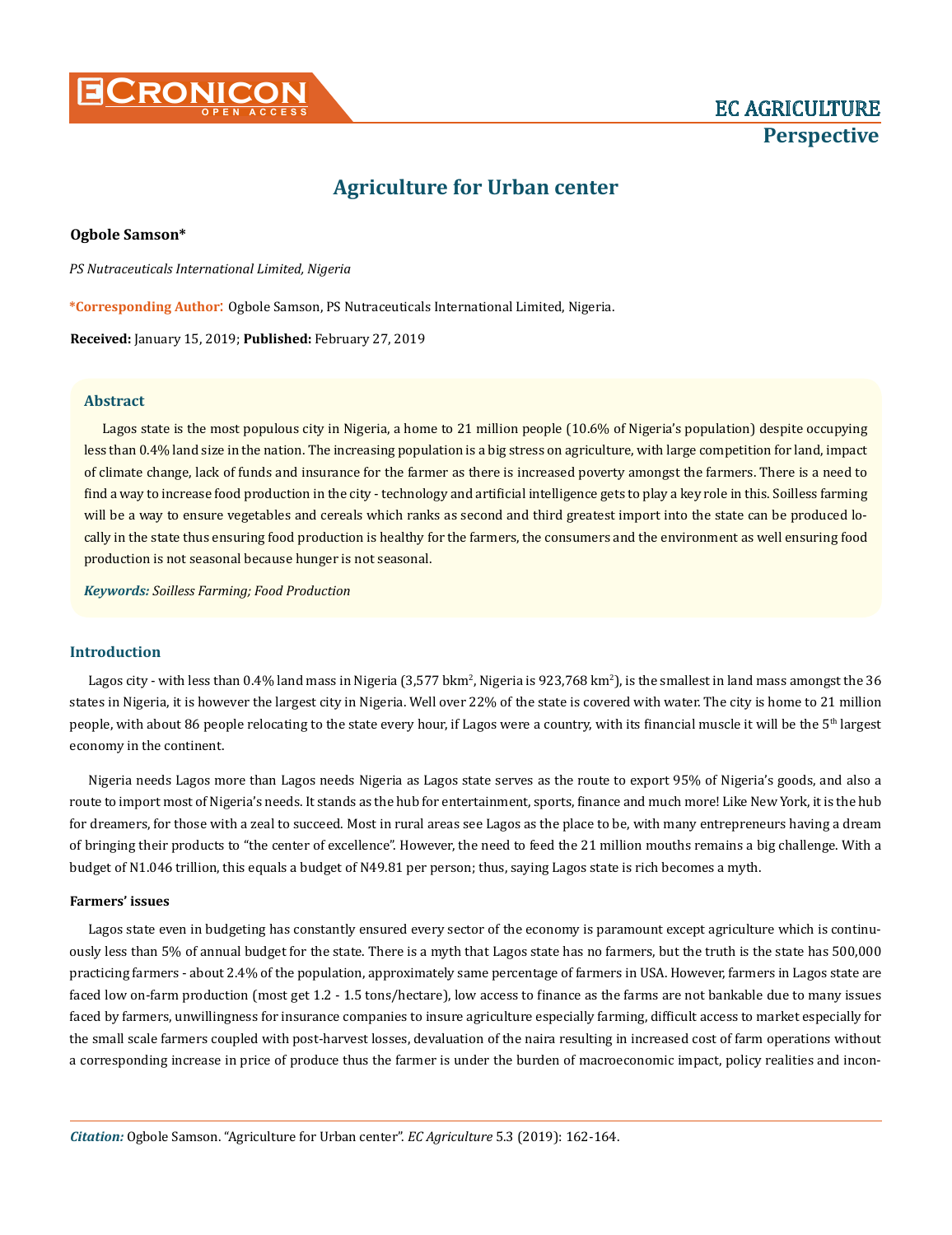sistency, lack of access to land as most land ear-marked for agriculture are being converted to business hubs or residential areas coupled with the land use act, the reality of climate change, alarming poverty, lack of processing centers for produce, unstructured markets controlled solely by the privileged, coastal encroachment and flooding, value chain underdevelopment, weak extension services, high insecurity and competition with other states in the country as well as foreign countries who bring their produce into the state.

#### **Finding a solution**

While there is no single solution to the agricultural problem in urban centers, it is important however to adopt technology to ensure a few of the issues faced by farmers can be mitigated. The solution isn't to increase the number of farmers as that would but breed poverty but rather to increase the inclusion of technology and artificial intelligence so that the machines can do what humans toil to do and humans in turn can do what machines cannot do - think!

### **Soilless farming**

Soilless farming is one of such technologies which can help ensure food supply is complemented in the city. Soilless farming in simple terms is growing of crops without soil, it is important to note that soilless farming isn't a way to replace soil but rather to complement soil. The number 2<sup>nd</sup> and 3<sup>rd</sup> highest imports into Lagos state are vegetables and cereals, behind tuber crops. Lagos state can produce for itself these two crops with the land available by employing soilless farming and vertical farming. Soilless farming includes hydroponics and aquaponics.

Hydroponics consist of both substrate and non-substrate based systems, they include Deepwater culture, floating system, Ebb and flow, nutrient film technique and aeroponics; while aquaponics is a combination of hydroponics and aquaculture where the waste product of fish is used for the feeding of plants and this is recycled.

#### **The advantage of soilless farming includes:**

- 1. Non-seasonal food production as food production should not be seasonal because hunger is not seasonal, with soilless farming, the cheapest a commodity during its season will become the price all year round,
- 2. Higher productivity as more can be grown with spacing based only on the space needed for growth, in addition vertical growing is possible
- 3. The use of AI ensures labour is at the minimum especially at a time when the average age of the Nigerian farmer is 60 years. The argument for most is agriculture should employ more hands to develop the economy and thus refuse AI and technology, but I argue should banks go back to use of ledgers, go back to letter writing to make post office employ more hands, or better still do away with cars, airplanes etc. and use donkeys as mode of transport just to create more jobs, if this is a No, then why agriculture?
- 4. Soilless farming is "sexy" and appealing to the next generation of farmers, who would naturally not pick up hoes and cutlasses but they won't say no to remote controlled farms
- 5. The farms are cheaper to run, with most of the costs being for setup, the inputs needed to run the farm are cheap as these include labour, power and nutrient.
- 6. It is pro-environment as it reduces the impact of climate change, this is especially good for city duelers. It helps in water, air and land conservation as water is recycled.
- 7. No use of herbicides and insecticides which is healthier for the environment, the consumer and the farmer. It also allows the farmer to avoid soil borne diseases.
- 8. It will create a new design for the cities as we are able to showcase agricultural architectural designs for the future sky scrapers in the state where the walls can be used as farms - providing food for the city, as well as cleaning the air.